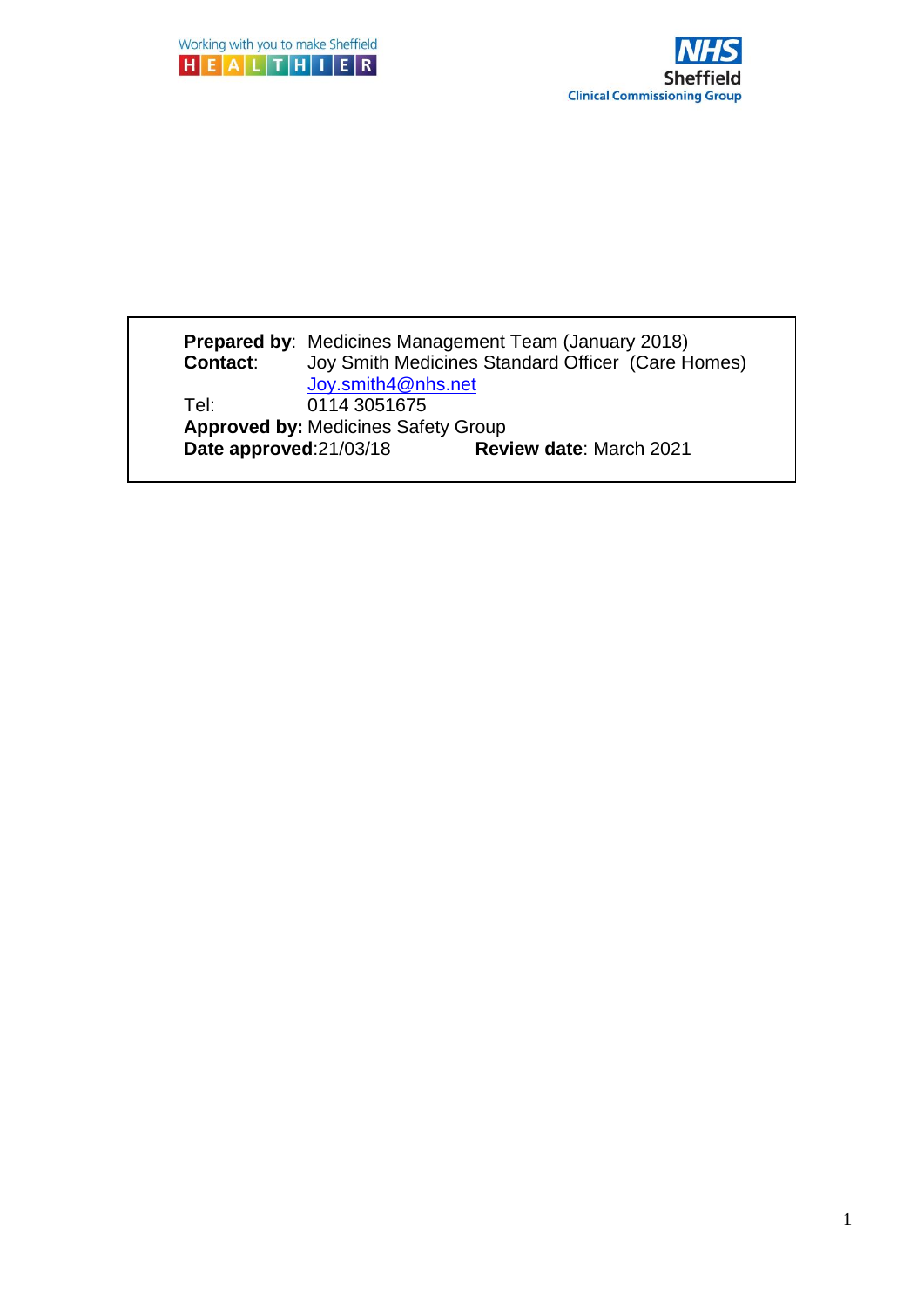

# **Good Practice Guidance for Care Homes – Expiry Dates**

#### **Definition**

The expiry date is the point in time when a pharmaceutical product is no longer within an acceptable condition to be considered effective. The medication reaches the end of its 'shelf life'.

Depending on the product, the expiry date may be set as a fixed time:

- Date of manufacture
- Date of dispensing
- Date of opening of the manufacturer's container

The shelf life of products is determined by either the break down of the active drug or by risk of contamination. Not all drugs deteriorate at the same rate.

This guidance is primarily for care home staff but also mentions good practice for the prescriber and community pharmacist.

#### **Table 1: Examples of different wording of expiry dates**

| <b>Wording on packaging</b>     | <b>Action</b>                                          |
|---------------------------------|--------------------------------------------------------|
| Best before January 2020        | Discard 31/12/2019                                     |
| Use before end January 2020     | Discard 31/01/2020                                     |
| Use by January 2020             | Discard 31/12/2019                                     |
| Discard after January 2020      | Discard 01/02/2020                                     |
| <b>Expires January 2020</b>     | Discard 01/02/2020                                     |
| Use within one month of opening | Write date opened on the container and<br>date expires |
| Discard 7 days after opening    | Write date opened on the container and<br>date expires |

#### **Key points for basic storage guidelines**

- Keep all medication in the original container in which they were dispensed
- Keep medicines in their original outer packaging, to protect from sunlight
- All medicines should be stored in a dry place below  $25^{\circ}$ C, unless refrigeration is required (between  $2^{\degree}$  and  $8^{\degree}$ C)
- The manufacturer's stated expiry date of products can change once opened; record the date opened and the calculated expiry on the medicine package/label
- Be vigilant with product expiry dates
- Rotate stock ensuring the earliest expiry is used first
- Store as recommended by manufacturer
- Medicines supplied in a MDS should be discarded 8 weeks after dispensing.

#### **Effects of using expired stock**

- The active drug deteriorates (chemical breakdown)
- The effectiveness of the drug may change (reduction of the active ingredient)
- The breakdown products of the drug may be harmful to the patient
- Increased risk of contamination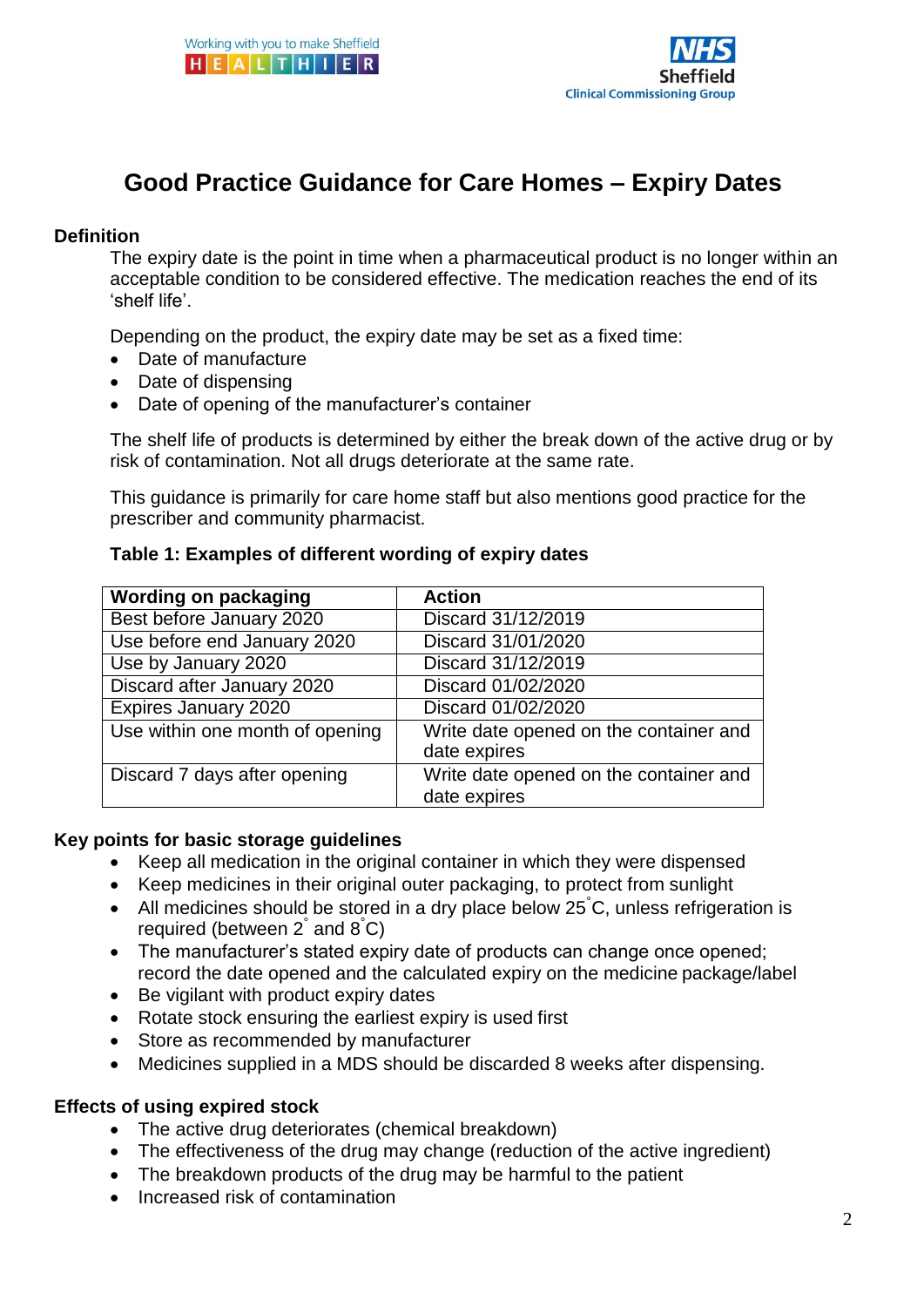#### **Checking Expiry Dates**

Care staff should check the expiry date of any medication before administering to the patient. With some medication opening the pack will reduce the shelf-life, such as with products used in the eyes (drops, ointments and creams). In such cases the date of opening must be written on the container and care staff should check this before use to confirm that it is still within its shelf-life.

Care staff should consider re-ordering a medicine if, on checking, it is found to be close to its expiry date. (Although the item may still be in-date it may expire by the time it is needed.)

Since 'when required' medicines may be used infrequently there is a risk that any stock may go out-of-date before it is used. They should, therefore be kept in their original packaging. (NICE SC1 - Managing Medicines in Care Homes, Recommendation 1.14.3<sup>1</sup>).

Generally speaking, solid dose formulations have a longer expiry date than liquid preparations although certain external factors will cause deterioration – moisture, high temperature, exposure to air or light.

(See earlier - **Key points for basic storage guidelines**).

Some products have to be mixed with water before use, e.g. liquid antibiotics. These are stored in the pharmacy as a dry powder which is then reconstituted. The pharmacy label will state how long the medicine may be used for once it has been dispensed.

Any product whose appearance suggests it may be unfit for use should be discarded – irrespective of expiry date. If there is any doubt contact the community pharmacy for advice.

#### **Expiry after opening**

The manufacturer's expiry on a container is the **unopened** expiry date.Certain oral preparations have a shorter shelf life once they have been opened. This should be highlighted on the medicine label or container. Your community pharmacy may be able to supply you with 'date opened' labels.

The following list is not exhaustive and is only intended to cover some of the most frequently used products. Please add your own products as they become known to you.

| <b>Item</b>                                          | Shelf life once opened                                                   |
|------------------------------------------------------|--------------------------------------------------------------------------|
| Chlorpromazine Syrup 25mg/5ml & 100mg/5ml (Rosemont) | 6 months                                                                 |
| Gastrocote Liquid                                    | 1 month                                                                  |
| Oramorph 10mg/5ml Liquid                             | 3 months                                                                 |
| Oramorph concentrated 20mg/ml liquid                 | 4 months                                                                 |
| Persantin Retard Capsules (dipyridamole MR)          | 6 weeks                                                                  |
| Risperdal (risperidone) 1mg/ml liquid                | 3 months                                                                 |
| <b>Enteral nutrition examples</b>                    |                                                                          |
| <b>Fortisip Compact</b>                              | Consume within 4 hours or stored in                                      |
|                                                      | a refrigerator for 24 hours.                                             |
| Aymes shake                                          | Consume immediately. If refrigerated<br>can be stored for up to 24 hours |
| Calogen                                              | Once opened can be stored in a                                           |
|                                                      | fridge for 14 days                                                       |
| Calogen extra                                        | Once opened can be stored in a                                           |
|                                                      | fridge for 48 hours discard unused                                       |
|                                                      | contents thereafter                                                      |

#### **Table 2: Examples of specific expiry dates once opened**

<sup>1</sup>[https://www.nice.org.uk/guidance/SC1/chapter/1-Recommendations#care-home-staff-administering](https://www.nice.org.uk/guidance/SC1/chapter/1-Recommendations#care-home-staff-administering-medicines-to-residents)[medicines-to-residents](https://www.nice.org.uk/guidance/SC1/chapter/1-Recommendations#care-home-staff-administering-medicines-to-residents)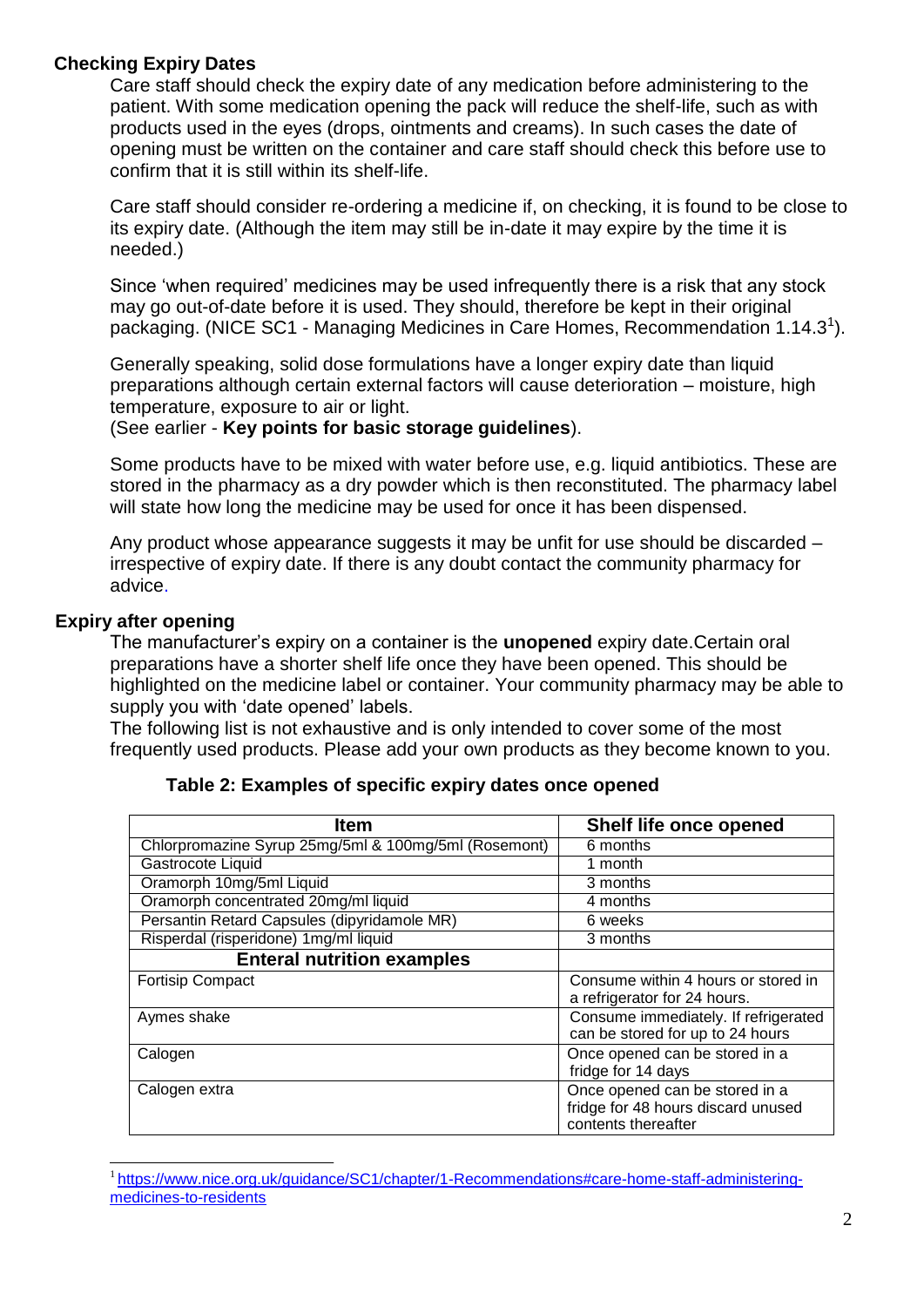| <b>Formulation and</b><br>packaging                                                                                                        | <b>Suggested expiry after</b><br>opening unless otherwise<br>stated by manufacturer and<br>still within manufacturer's<br>expiry date* | <b>Rationale</b>                                                                                                                         |
|--------------------------------------------------------------------------------------------------------------------------------------------|----------------------------------------------------------------------------------------------------------------------------------------|------------------------------------------------------------------------------------------------------------------------------------------|
| Tubs of creams / ointments                                                                                                                 | 1 month                                                                                                                                | The contents are exposed and<br>can become contaminated                                                                                  |
| Tubs of creams / ointments<br>decanted from bulk<br>container                                                                              | 1 month or seek community<br>pharmacy advice                                                                                           | As above, and decanting from<br>bulk container into another<br>container could introduce<br>contamination                                |
| Tubs of cream specially<br>made for individual                                                                                             | Seek community pharmacy<br>advice                                                                                                      | Dependant on stability of product                                                                                                        |
| Tubes of creams / ointments                                                                                                                | 3 months                                                                                                                               | Closed container, contents not<br>openly exposed to environment                                                                          |
| Pump dispenser packs of<br>creams / ointment                                                                                               | Manufacturer's expiry refer to<br>expiry symbol                                                                                        | Closed container, contents not<br>openly exposed to environment                                                                          |
| Tablets / capsules in<br>monitored dosage systems                                                                                          | 2 months                                                                                                                               | No batch number or expiry<br>printed on MDS                                                                                              |
| Tablets / capsules / liquids<br>decanted into pharmacy<br>bottle                                                                           | Seek community pharmacy<br>advice                                                                                                      | Dependant on stability of product                                                                                                        |
| Part pack of tablets /<br>capsules remaining in<br>manufacturer's blister pack<br>dispensed in pharmacy box/<br>dispensed in original pack | Manufacturer's expiry on<br>blister.<br>If no expiry visible contact<br>community pharmacy for<br>advice                               | Closed container, contents not<br>openly exposed to environment.<br>If no visible expiry there is risk<br>that product may have expired. |
| Oral liquids in original<br>container                                                                                                      | 6 months unless otherwise<br>specified by manufacturer                                                                                 | Exposure of liquid to environment<br>when dose is measured can<br>introduce contamination                                                |
| <b>Enteral nutrition</b>                                                                                                                   | See individual manufacturers<br>guidance                                                                                               | Some products may be used for<br>short periods after opening                                                                             |
| Eye, Ear, Nose drops /<br>ointments                                                                                                        | 1 month                                                                                                                                | Manufacturer's recommendation                                                                                                            |
| <b>Inhalers</b>                                                                                                                            | Manufacturer's expiry / refer<br>to dose counter if available                                                                          | Closed container, contents not<br>openly exposed to environment                                                                          |
| Insulin                                                                                                                                    | 4 weeks for insulin vials and<br>pens unless otherwise stated                                                                          | The sterile seal has been broken<br>and may be stored outside the<br>fridge                                                              |

\*Due to the lack of available robust evidence on generic expiry dates of creams / ointments these expiry dates are suggestions

Some products now show an expiry symbol e.g.  $\boxed{\phantom{a}^{\text{3M}}}$  . However, in the care home setting where storage conditions may be variable it is recommended that the above suggested expiry dates are followed.

Any product whose appearance suggests it may be unfit for use should be discarded – irrespective of expiry date. If there is any doubt contact the community pharmacy for advice.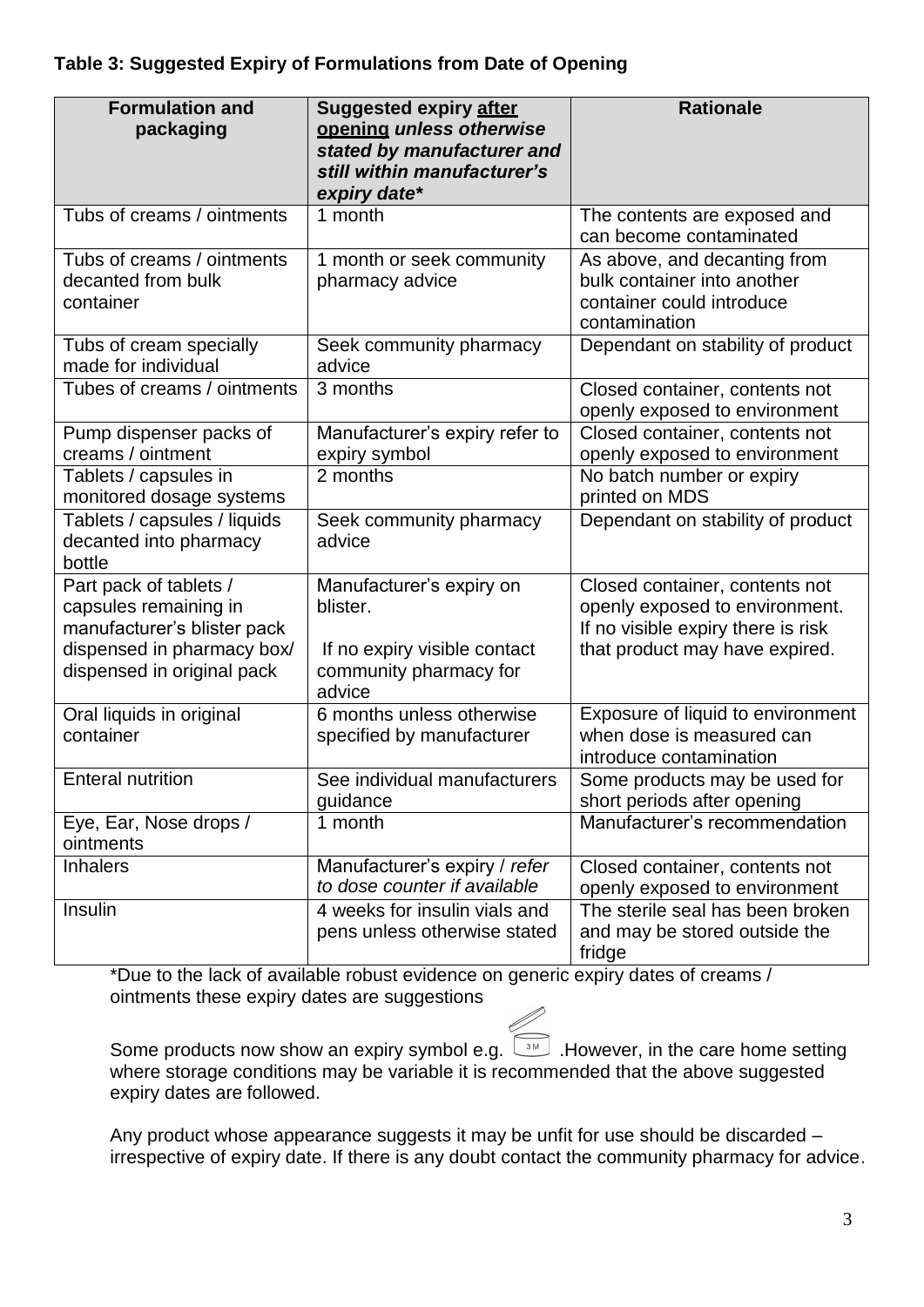## **Good Practice for Care Home Staff**

#### **Receiving medication from pharmacy**

- Check if there are any specific expiry date instructions e.g. some liquid antibiotics.
- Check the medication is still within its expiry date.

#### **Storing medication**

- Note and act on any specific storage instruction e.g. store in the fridge.
- Rotate stock so the earliest expiry is at the front and therefore going to be used first.
- Check expiry dates of stock monthly.
- Medication is to remain in the container in which it was received batches must not be mixed.

#### **Administering medication**

- Check expiry date.
- Record the date opened **and the** calculated expiry on the medicine package/label where appropriate e.g. creams, eye drops. Some packaging does not allow for the pharmacy label to be placed on the product e.g. eye drops. In these instances the outer packaging will have to be endorsed with the date of opening. It is essential that the product remains in the outer packaging throughout duration of this treatment.
- Highlight any short expiry as a reminder to all staff.
- Any product whose appearance suggests it may be unfit for use should be discarded irrespective of expiry date. If there is any doubt contact the community pharmacy for advice.

### **Good Practice for Prescriber**

#### **Prescribing quantities**

- Prescribe appropriate quantity of medication in order to avoid waste.
- Quantities ordered which appear to be excessive should be queried.

#### **Repeat prescribing process**

 Consider nominating a named practice member to process care home prescription requests and to act as contact known to the care home to deal with queries.

### **Good Practice for Community Pharmacy**

### **Dispensing medication**

- If decanting from bulk container, label with appropriate expiry date
- Shortened expiry dates to be highlighted
- Do not obscure expiry date with label
- If care home generally receives medicines in MDS, inform staff if a particular medicine is unsuitable for inclusion due to problems with stability. The foil packing around individual tablets must not be cut and placed in a MDS; doing so has potential to cause harm if inadvertently swallowed by service user.